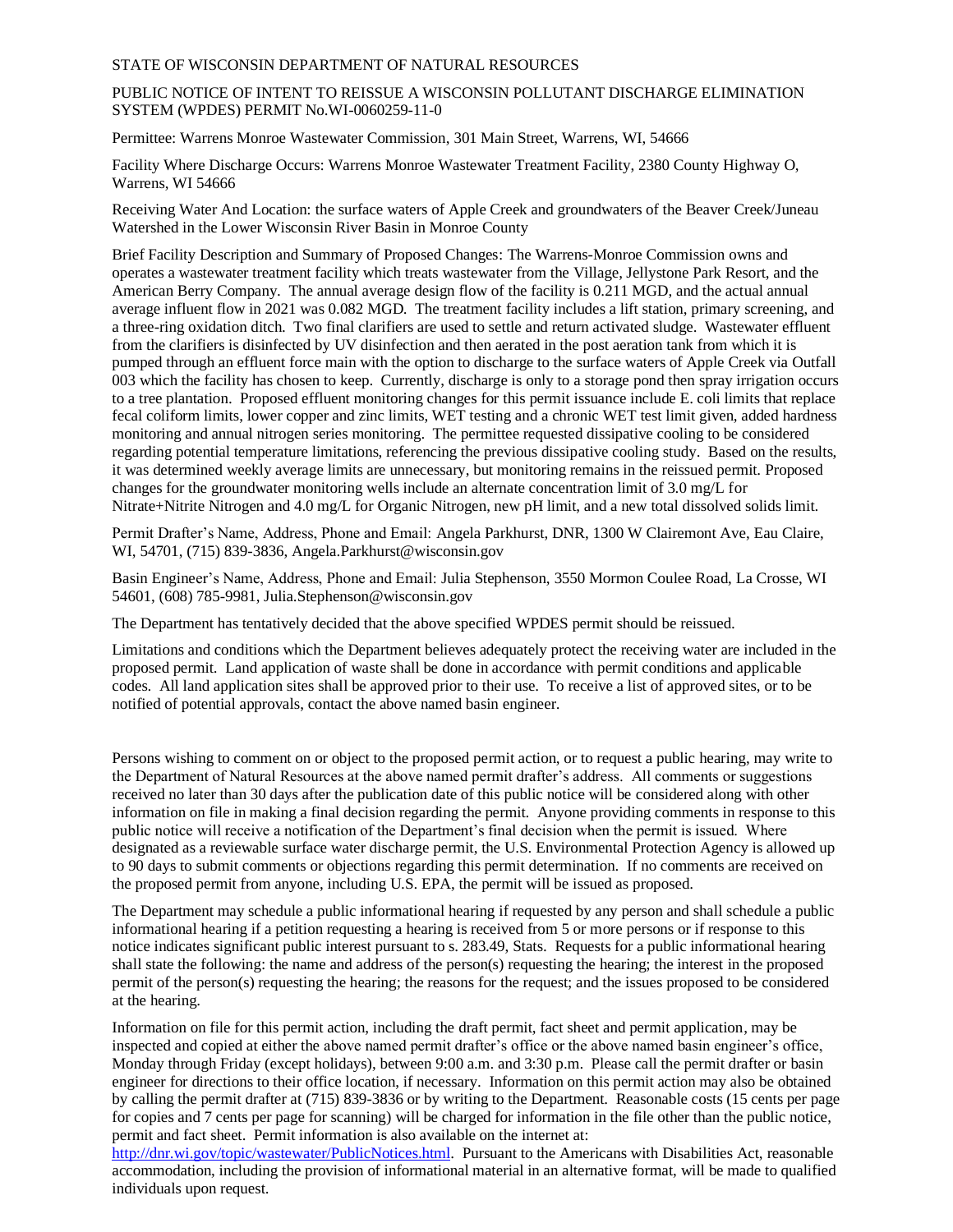NAME OF PUBLISHING NEWSPAPER: Tomah Journal ADDRESS OF PUBLISHING NEWSPAPER: PO Box 190, Tomah, WI 54660 Date Notice Issued: April 22, 2022